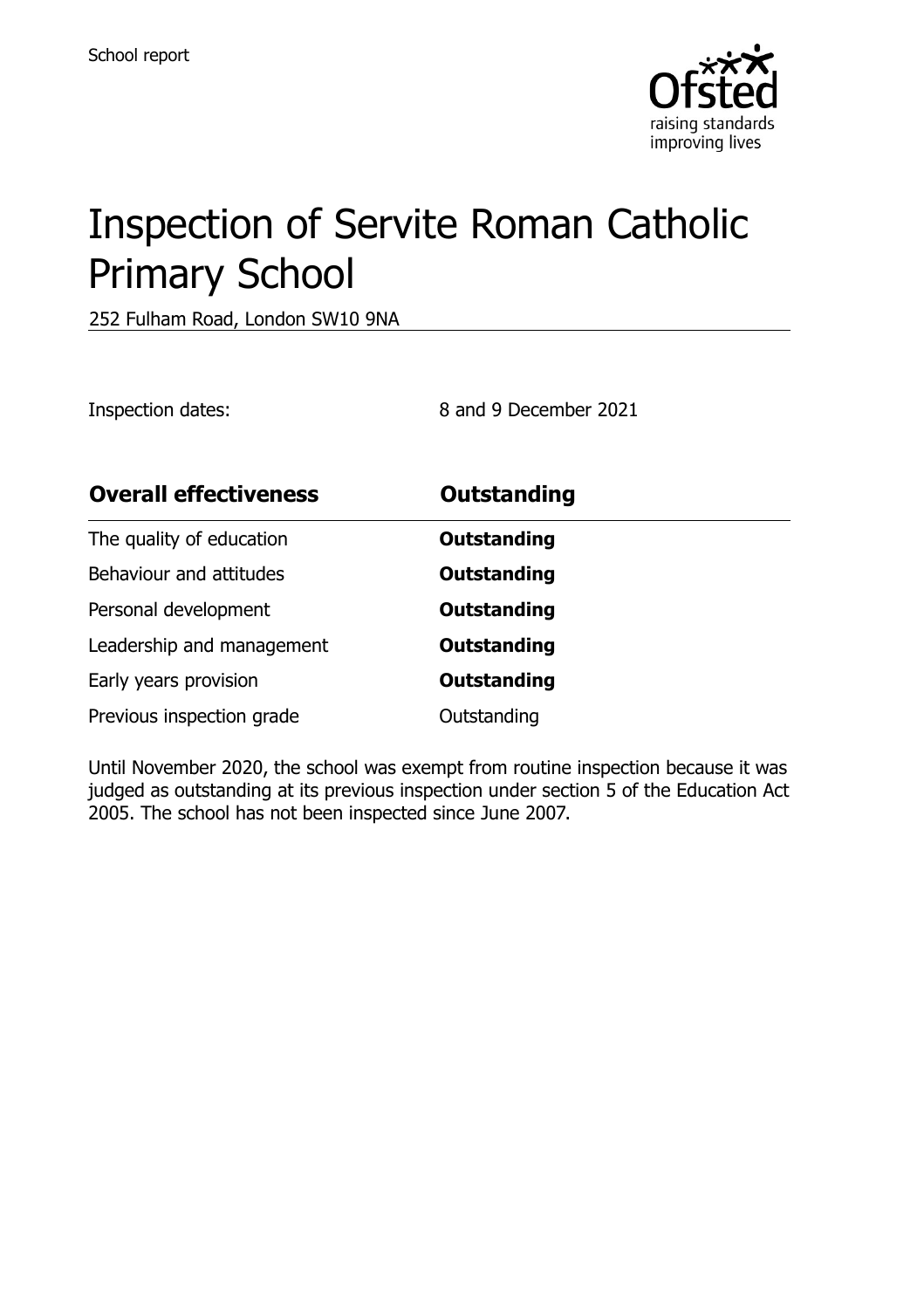

#### **What is it like to attend this school?**

Servite exudes a strong sense of community and togetherness. Pupils, staff, and parents and carers said that they are proud to be a part of this happy and caring school. The warm and nurturing relationships that exist between pupils and staff are at the centre of the school's success.

Leaders have high ambitions for all pupils and support them in imagining possibilities. Pupils recognise this and aspire to 'living a life without limits'. In lessons, they work hard and have determination to do their very best. Pupils are respectful and have exceptional attitudes towards learning. Behaviour is exemplary.

At playtimes, pupils from different year groups play together harmoniously. Pupils feel safe. They know what bullying is. They said that it is rare because they 'know how to love and care for each other'. Pupils are confident that staff would sort out any bullying or racist incidents if these were to happen.

Pupils experience a range of activities both in and out of school. They visit lots of places linked to the subjects they are studying.

Parents are extremely positive about the school. One parent's view echoed that of many others when they said: 'The school environment is special and very supportive of children's development, learning and well-being.'

#### **What does the school do well and what does it need to do better?**

Leaders have developed a well-planned and exciting curriculum. They build in regular opportunities, 'milestones', to check that pupils are on track to learn and remember what they need to know. Pupils benefit from a consistently high-quality education across all subjects. Pupils confidently explain what they know. They understand the research that underlies how they use their long-term memory to remember important knowledge. They draw on a wide range of knowledge that they have learned in the past. Teachers enable this by revisiting content at the start of lessons.

The school is inclusive. Staff show commitment to ensuring that 'no child is left behind'. Leaders focus on all pupils, including those with special educational needs and/or disabilities, in keeping up with what they need to learn. Teachers make sure that individual pupils have what they need to learn well. Teachers check regularly how well pupils are doing.

Staff contribute strongly to the shared vision that all pupils must become fluent readers. Leaders put great emphasis on reading. In Nursery, staff provide many opportunities to prepare children to become readers, such as through rhymes, stories and songs. This prepares children well for starting the phonics programme when they start Reception. Pupils enjoy reading the diverse range of texts available in the well-stocked, attractive book areas. They work with local and national theatre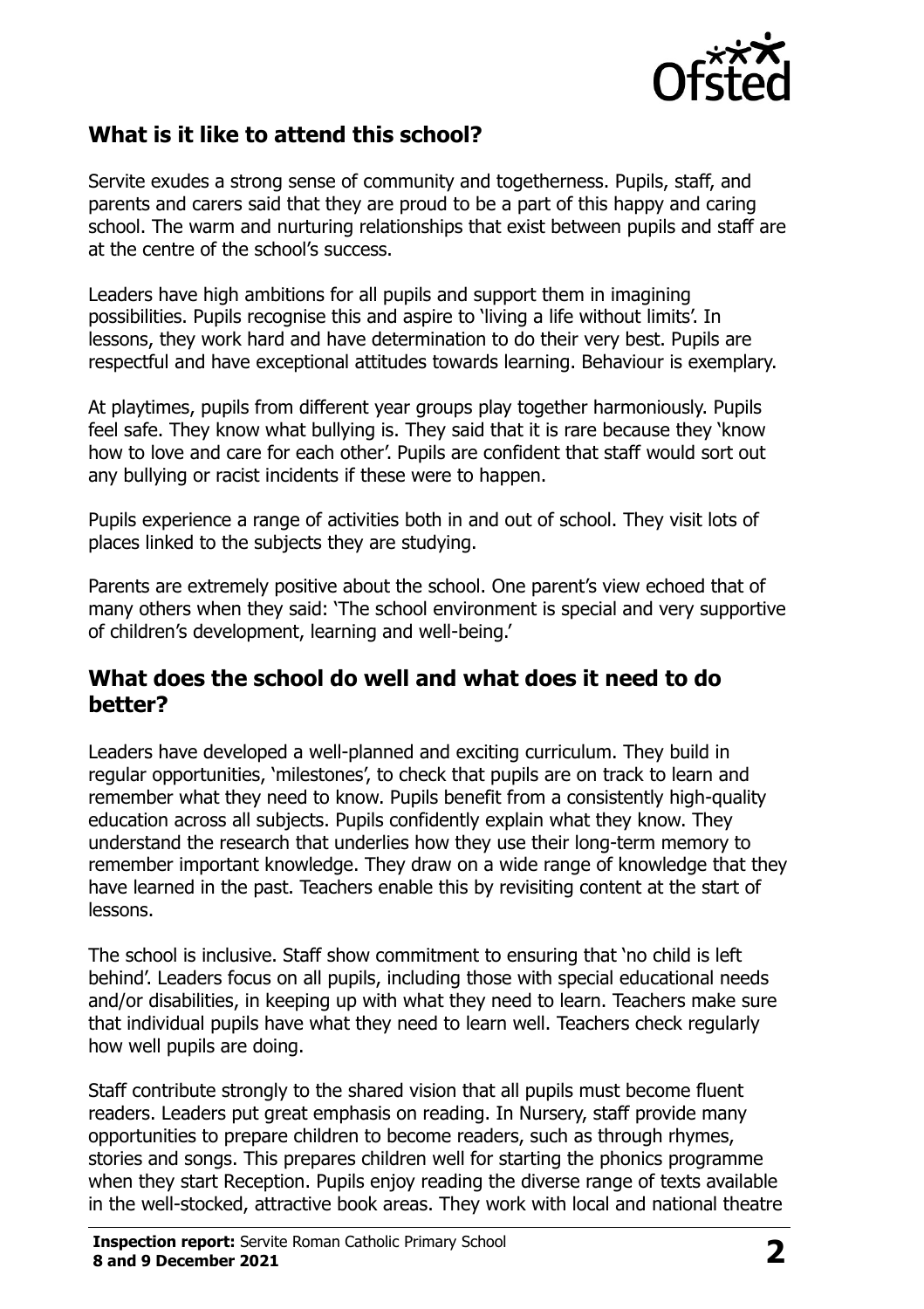

companies to retell and perform stories from different countries and cultures. All staff receive regular training in teaching phonics. Pupils achieve consistently well in reading, writing and mathematics. They also achieve highly in the other subjects they are taught.

In mathematics, teachers support pupils in their understanding of concepts. Children in Reception develop secure knowledge of numbers to 20. As they move through the school, pupils become increasingly confident in applying their knowledge of number to more complex mathematical concepts. Pupils appreciate the balance between the challenging work and the fun learning opportunities. Pupils confidently use a range of strategies when they get stuck.

Leaders have created a positive environment that reflects the school's motto: 'learning to love, loving to learn'. Staff inspire pupils to learn. Fostering this love of learning begins in early years. Staff encourage children's participation in a range of carefully planned activities. These experiences link to all the areas of early years development. Pupils become highly motivated, enthusiastic and independent learners.

The school's provision and curriculum to support pupils' personal development are exceptional. Teachers train pupils in Year 6 to lead 'pupil circles'. These provide pupils with opportunities to discuss issues such as diversity, discrimination and tolerance of each other's views. Pupils feel that adults listen and respond to their ideas.

Pupils actively help local charities. They proudly live up to the school's value of 'showing love and faith by serving others'. Staff support parents as well as pupils in offering care and guidance. The school's social worker, mental health practitioner and external agencies support the mental health of pupils, staff and parents.

Staff members work as a close team to ensure that the school's values and procedures are consistently promoted and followed in all that they do. They are well-trained and supported in meeting the needs of all pupils so they can flourish. Staff are unanimous in their view that they are proud of, and enjoy working at, the school. They said that staff well-being is always a priority and that while leaders' expectations are high, they feel supported and trusted.

# **Safeguarding**

The arrangements for safeguarding are effective.

Leaders give safeguarding the highest priority. They carry out all the necessary recruitment checks before adults start to work in the school. They keep detailed and comprehensive safeguarding records.

Staff are well-trained in knowing how to spot and support vulnerable pupils. Staff are clear about the procedures for reporting concerns about pupils' welfare. Leaders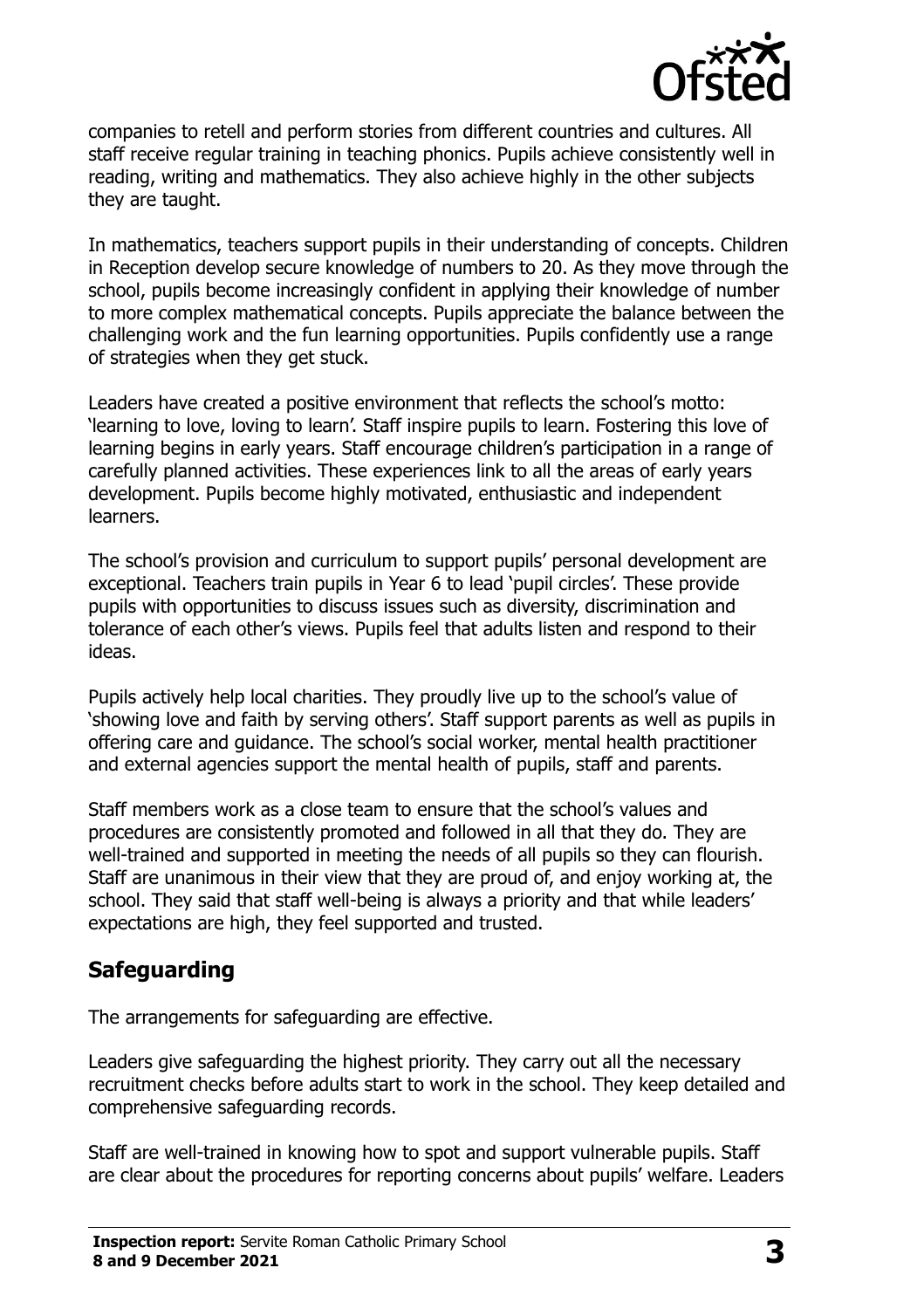

are proactive in preventing situations from escalating. They take swift action to get families the help they need.

Pupils are safe and well looked after. They know how to keep themselves safe. They can confidently explain how to stay safe online and in their local community.

#### **How can I feed back my views?**

You can use [Ofsted Parent View](http://parentview.ofsted.gov.uk/) to give Ofsted your opinion on your child's school, or to find out what other parents and carers think. We use information from Ofsted Parent View when deciding which schools to inspect, when to inspect them and as part of their inspection.

The Department for Education has further quidance on how to complain about a school.

If you are the school and you are not happy with the inspection or the report, you can [complain to Ofsted.](http://www.gov.uk/complain-ofsted-report)

#### **Further information**

You can search for [published performance information](http://www.compare-school-performance.service.gov.uk/) about the school.

In the report, '[disadvantaged pupils](http://www.gov.uk/guidance/pupil-premium-information-for-schools-and-alternative-provision-settings)' refers to those pupils who attract government pupil premium funding: pupils claiming free school meals at any point in the last six years and pupils in care or who left care through adoption or another formal route.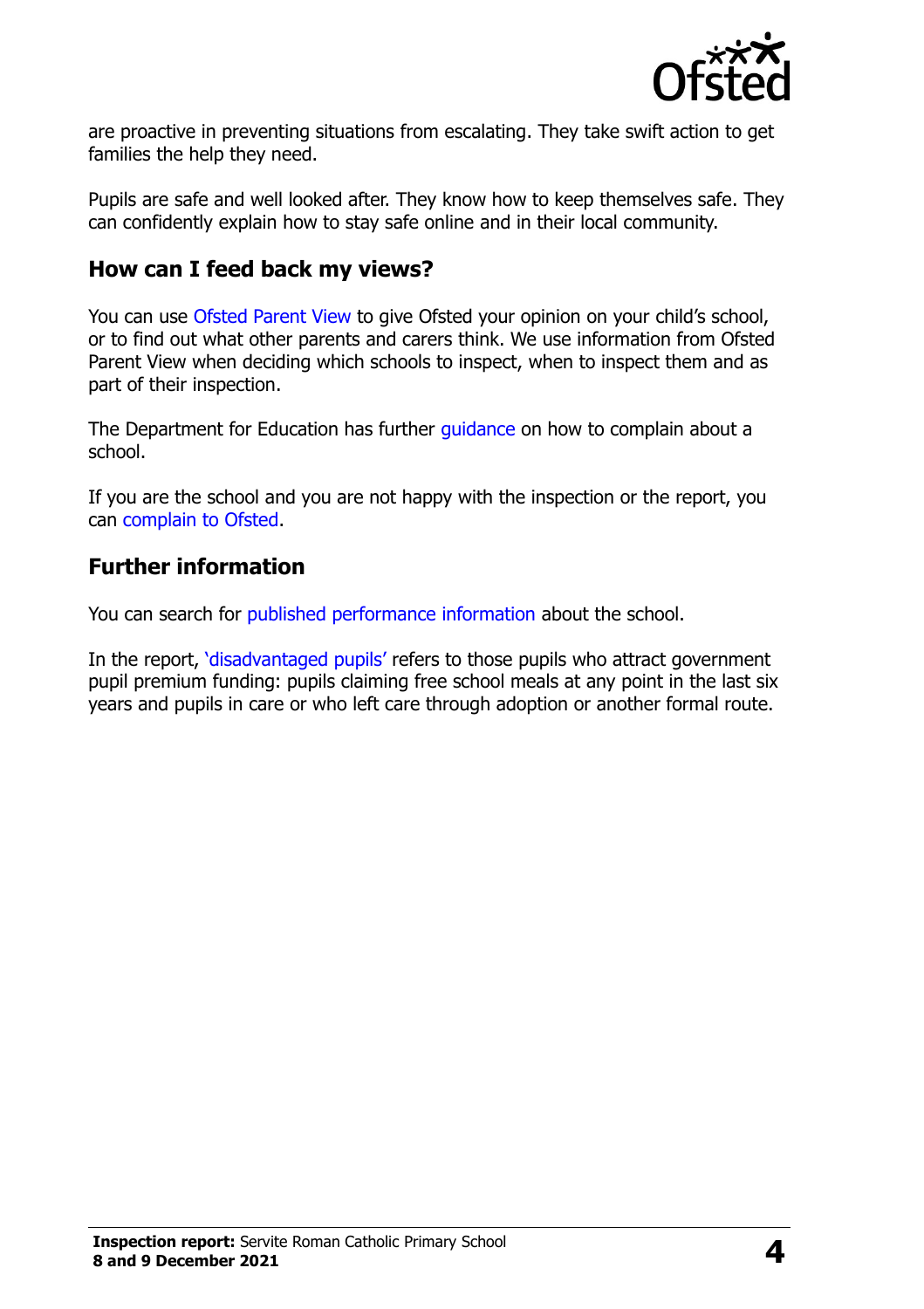

# **School details**

| Unique reference number             | 100500                                                                        |
|-------------------------------------|-------------------------------------------------------------------------------|
| <b>Local authority</b>              | Kensington and Chelsea                                                        |
| <b>Inspection number</b>            | 10199436                                                                      |
| <b>Type of school</b>               | Primary                                                                       |
| <b>School category</b>              | Voluntary aided                                                               |
| Age range of pupils                 | 3 to 11                                                                       |
| <b>Gender of pupils</b>             | Mixed                                                                         |
| Number of pupils on the school roll | 219                                                                           |
| <b>Appropriate authority</b>        | The governing body                                                            |
| <b>Chair of governing body</b>      | Seana Bengtsson                                                               |
| <b>Headteacher</b>                  | Kathleen Williams (Executive<br>Headteacher)<br>Claude Gauci (Head of School) |
| Website                             | www.serviteprimaryschool.co.uk                                                |
| Date of previous inspection         | 6 and 7 June 2007, under section 5 of<br>the Education Act 2005               |

# **Information about this school**

- The school's most recent section 48 inspection took place in September 2017.
- The school is part of a collaboration with two other primary schools. All three schools share the same executive headteacher.

# **Information about this inspection**

The inspectors carried out this inspection under section 5 of the Education Act 2005.

This was the first routine inspection the school had received since the COVID-19 pandemic began. The inspectors discussed the impact of the pandemic with school leaders, and have taken that into account in their evaluation.

■ Meetings were held with the executive headteacher, the head of school, senior leaders, the special educational needs coordinator, a range of staff, four members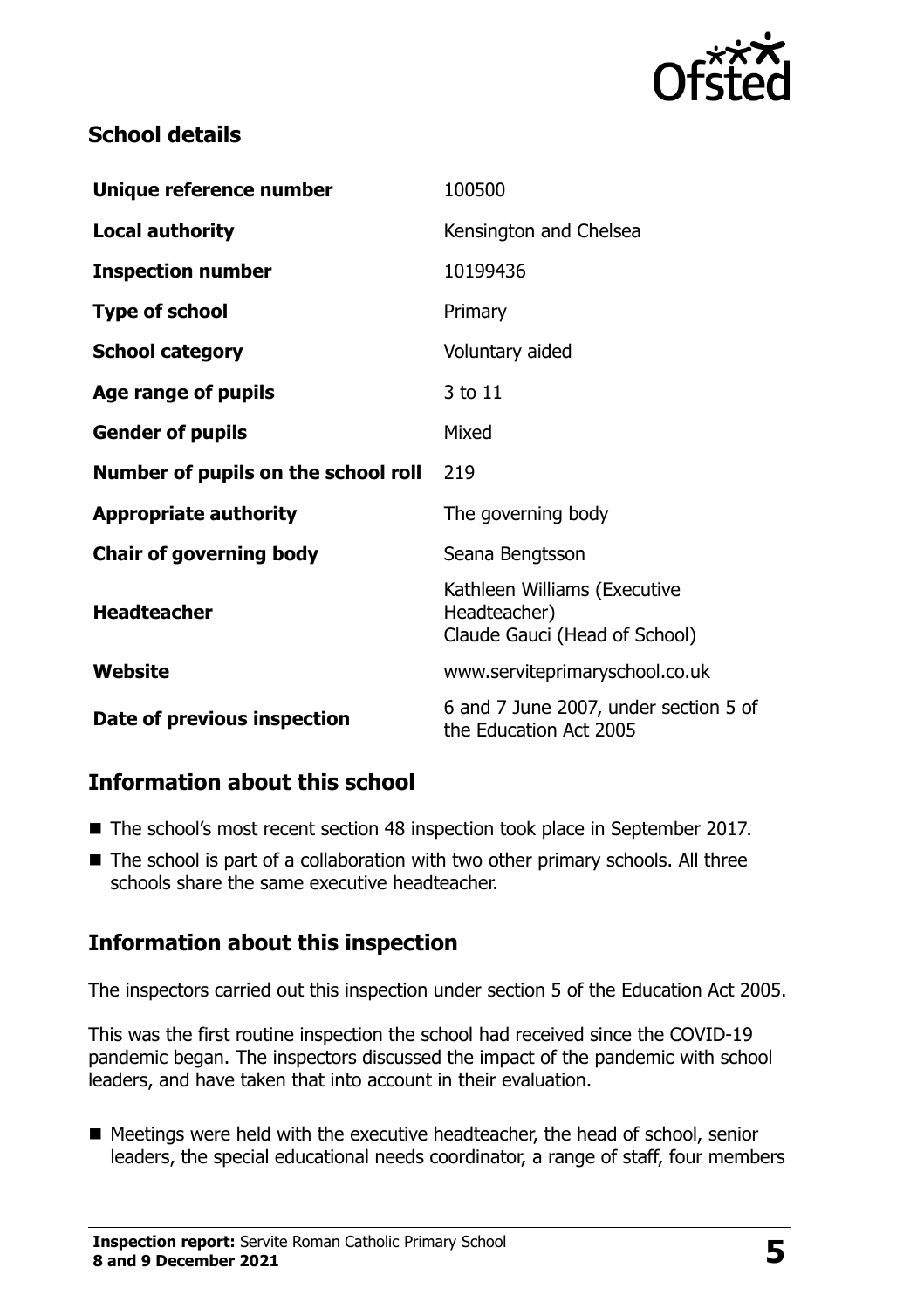

of the governing body, two primary advisers from the diocese and a local authority representative.

- The inspectors carried out deep dives in these subjects: reading, art and geography. For each deep dive, the inspectors met with subject leaders, looked at curriculum plans, visited a sample of lessons, spoke to teachers, spoke to some pupils about their learning and looked at samples of pupils' work.
- The inspectors scrutinised a range of curriculum plans and documents, including the school's self-evaluation of the work it does and the school improvement plan.
- Inspectors reviewed safeguarding arrangements by scrutinising documentation, checking the single central record and by talking to leaders, staff and pupils.
- The inspectors considered the views of parents and staff through Ofsted's online surveys, including 59 free-text responses to Ofsted Parent View and 28 staff responses.
- The inspectors visited the breakfast club run by the school.

#### **Inspection team**

Lascelles Haughton, lead inspector Her Majesty's Inspector

Jonathan Newby **Constanting Constanting Constanting Constanting Constanting Constanting Constanting Constanting Constanting Constanting Constanting Constanting Constanting Constanting Constanting Constanting Constanting Co**